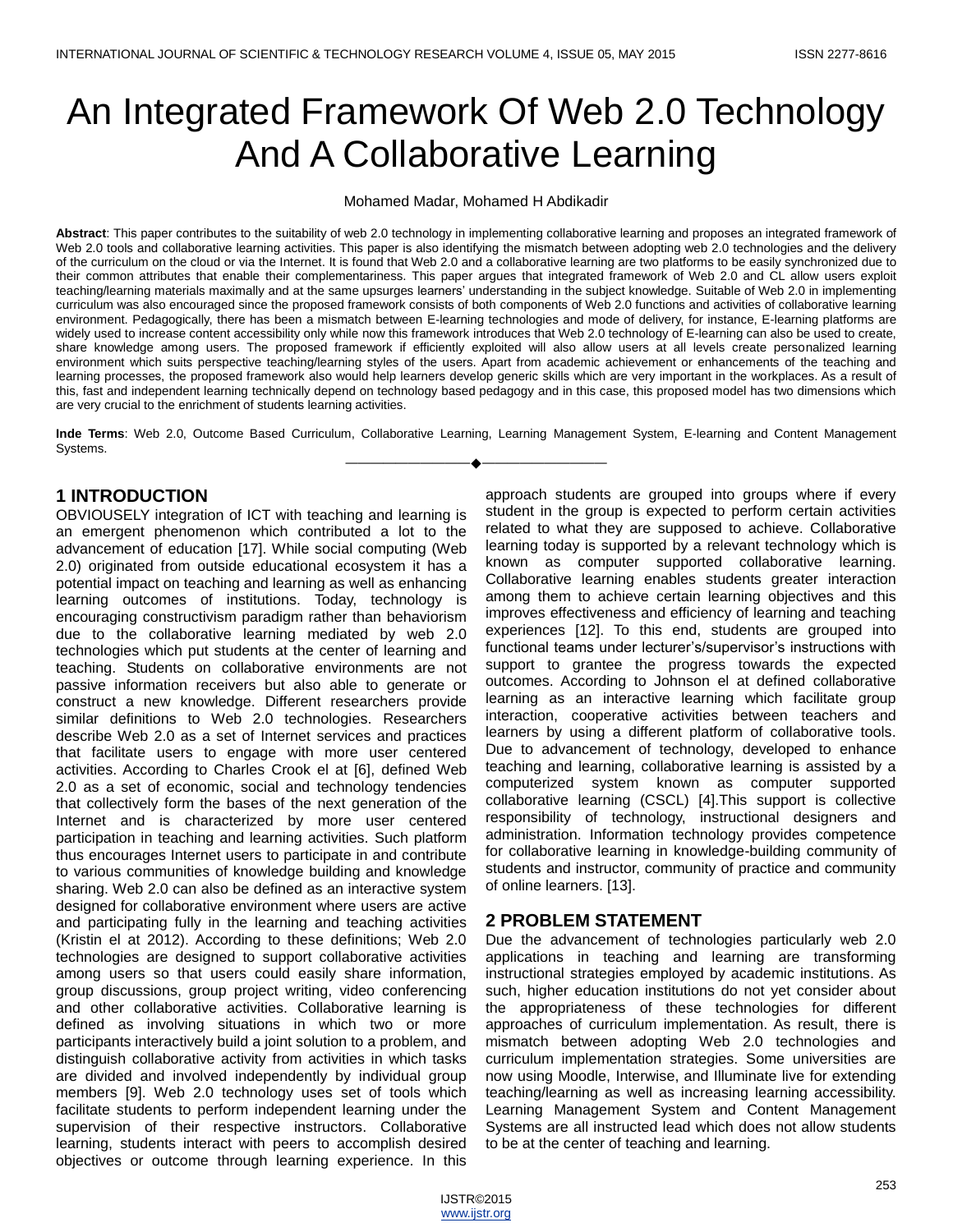## **3 OBJECTIVES**

The following set of objectives guided this research paper:

- 1. To explore the suitability of Web 2.0 technologies in implementing collaborative learning
- 2. To develop and propose an integrated framework of Web 2.0 technology and collaborative learning.
- 3. To address different dimensions of collaborative based curriculum and Web 2.0 technologies.

## **4 SIGNIFICANCE OF THE STUDY**

Web 2.0 is a set of Internet services and practices that give a voice to individual users. Such services thereby encourage Internet users to participate in various communities of knowledge building and knowledge sharing. This has been made possible by the ever-extending reach of the (worldwide) 'web'. Meanwhile, navigating and exploring this web of knowledge has been greatly facilitated by the increased functionality of the web 'browser'. The browser has thereby become the network reading/display tool that offers a universal point of engagement with the Web. More than that it has become a platform for using a wide range of digital tools and taking part in a wide range of community interactions. Curriculum implemented through Web 2.0 technologies allow users develop 21<sup>st</sup> century skills required in the job market.

## **5 WEB 2.0 AND COLLABORATIVE LEARNING MODELS**

It is very important to comprehend nature of the Web 2.0 technology models before discussing its integration with collaborative learning model. Examples of Web 2.0 tools are very familiar to many, due to the seemingly ubiquitous adoption of such tools for entertainment and personal communication: YouTube, Skype, Facebook, Google Docs, Word Press, Blogger, Wikipedia and Padlet (formerly Wellwisher). Whereas, Web 1.0 technology is characterized by one-way communication, such as reading a web page or viewing an image and it is not interactive. Web 2.0 allows us to interact with the contents of the web such as leaving comments, live text, audio or video discussions. It enables content to be shared in a small group or across the whole world in real time and enables two-way communication. A particularly important facet of Web 2.0 is the cloud application. An application does not need to be installed on any device, but operates instead through a web browser and an Internet connection. Many cloud applications such as Google Docs are free [5].There two basic categories of web two technologies; synchronous and asynchronous technologies. Interwise, illuminate are examples of synchronous technology of web two whereas learning and content management systems fall to asynchronous tool. The following diagram presents a framework for developing Web 2.0 based learning. This framework was designed to support students build skills and attain the required outcome [7]. To do this, students should participate in creating their learning environments. Applying this approach to developing and deploying collaborative learning requires adopting a constructivist-based learning with technology platform [6].The framework also clues up the



effective and efficient integration of the two environments as technology is enabler and ensures synchronization and compatibility of the two structures.

#### *Collaborative learning framework, Ebrahim, 2014*

According to this framework, students are facilitated to control their learning activities through student-centric instructional approaches (collaborative learning). Students start to engage in several teaching activities using Web 2.0 tools. This facilitates students employ technology to manage teaching and learning activities allowing lecturers opportunities to follow and understand students' learning process so as to improve their teaching process. As a result, the engagement of students and teacher with Web 2.0 technologies can help them to explore the affordance and learning potential of these technologies and operationalize this affordance to enhance educational outcomes [8]. Establishing Web 2.0 mediated learning framework is very essential to identifying the compatibility of web 2.0 activities and collaborative learning. To comprehend functional features of Web 2.0 and collaborative learning demands description about their counterpart model or frameworks. E-logbook 3A interaction is a model which provides a clear picture in the context of Web 2.0 technologies. This model consists of a set of three units Activities, Actors and Assets. Actor is any entity privileged to initiate events on the collaborative environment on Web 2.0 technologies. An activity is a set of interrelated tasks and discussions performed by the users to attain common goals. An asset is resources available including multimedia documents wiki links and the like shared among participating community of actors.



*Fig. 1 e-Logbook 3A interaction model*

Collaborative learning is interactive approach to teaching and learning which is based on the idea that learning is naturally social and interactive act. Based on this scenario, good learning outcomes can be achieved through Collaborative effort. To foster participation and content sharing, several CL activities are being considered in this research [3].The activities were chosen according to their appropriation in Web 2.0 Environment. Table 1 describes some CL activities and functions of Web 2.0 tools. As outlined in the following Table 2, Web 2.0 function and CL activities are two complement sets of functions with its corresponding activities. This table describes the compatibility of Web 2.0 practices or activities and CL activities as perfectly fitting each other.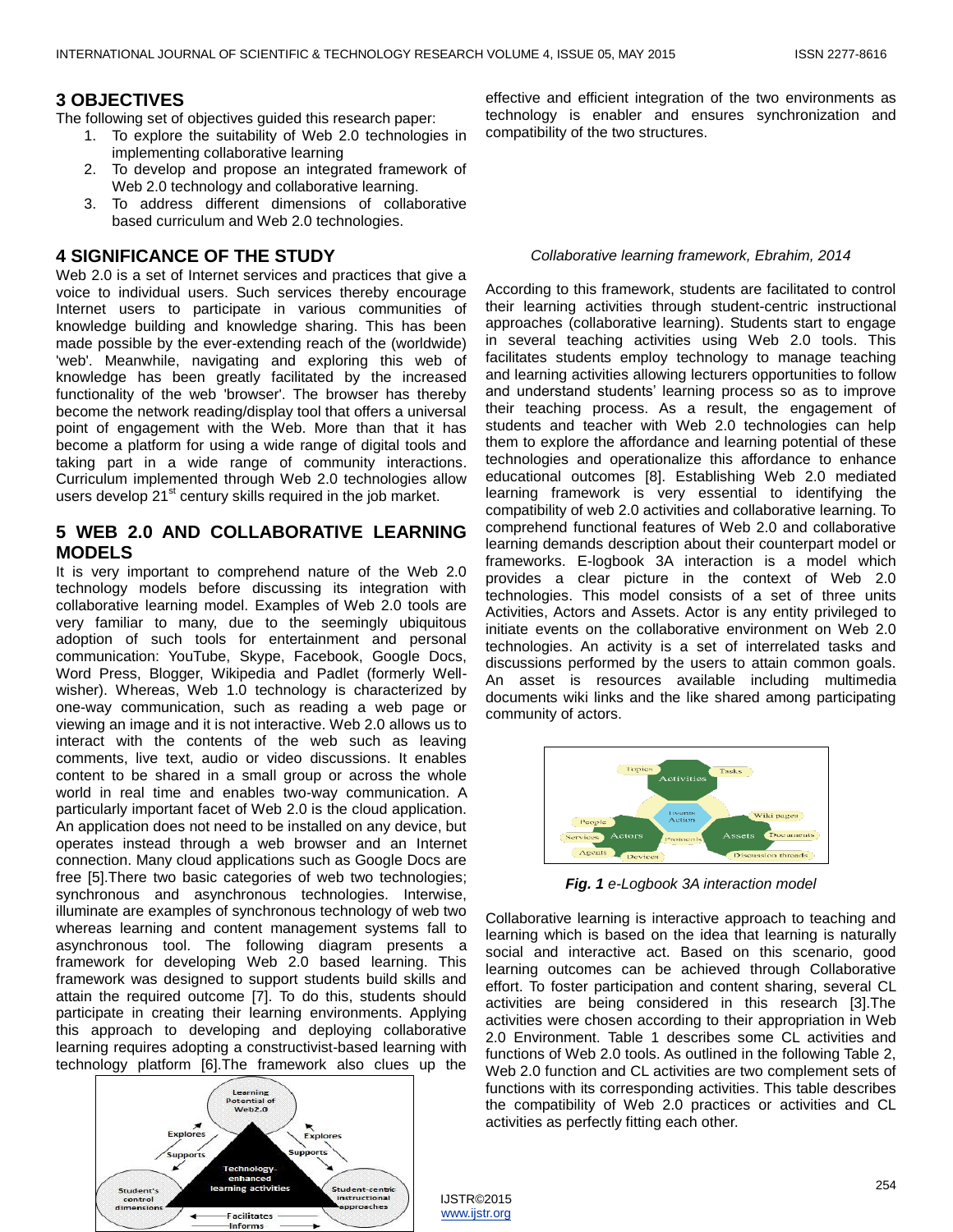

*Figure 3: An Integrated Framework of Web 2.0 CL environment*

| <b>Functions of Web 2.0 tools</b>                  | <b>CL</b> activities                                                              |
|----------------------------------------------------|-----------------------------------------------------------------------------------|
| <b>Personal Learning Environments</b><br>(PLEs)    | and/or<br>Collaboration<br>distributed authorship                                 |
| <b>Participation processes</b>                     | Active, open-access, "                                                            |
| Social networks / Communities of<br>Practice (CoP) | Continuous production,                                                            |
| <b>User-created content</b>                        | Openness of<br>content.<br>renunciation of<br>copyright,<br>distributed ownership |
| Learning diaries/e-portfolios                      | Lack of finality                                                                  |
| Communication                                      | Taking place on WWW,                                                              |
| Learner and peer interaction                       | Group discussions                                                                 |
| <b>Research Sharing</b>                            | Peer teaching                                                                     |

Here, as summarized in the above table and deeply analyzing the structures and functions of the two platforms of Web 2.0 tools and CL activities would result an integrated framework containing Web 2.0 functions and activities in collaborative learning. Before integrating the two structures let us consider and discuss the structures and activities in CL. Collaborative learning is a general method with different approaches which join academic efforts of students and teachers. Collaborative learning refers to innovative methodologies in which learners are exposed to engage in common activities which would results the expected goals and individuals are dependent to each other for achieving learning objectives. Collaborative learning also brings synergies among learners as they engage in collaborative writing, group projects and other activities related to learners' teaching and learning processes [9].

## **6 INTEGRATION OF WEB 2.0 AND CL MODELS**

Web 2.0 technology and collaborative learning share compatible functions or activities and they are complementary if they are properly integrated. The Web 2.0 tools and CL environments are two different environments with different structures but their activities are like a mirror image. Collaborative tools of Web 2.0 technology enable users to be active and involved rather than being passive and content consumers. Similarly, collaborative learning allows learners participate in teaching and learning activities. Since activities of Web 2.0 environments are due to technologies employed for collaboration to take place among different users. The following proposed model benefited the complement features and activities of the two environments and encouraged their combination as multidimensional framework which contains their corresponding attributes. As technology is an enabler, using Web 2.0 technology facilitates collaboration among users and puts learners in the center of teaching and learning. Likewise, collaborative learning is user-centric approach in which students are allowed to perform outcome oriented

activities and are supposed to be passive as teacher lead classroom instructions. The above proposed framework was designed in a way that depicts the suitability of Web 2.0 technology in collaborative learning in which students are allowed to fully participate in the teaching/learning process. Web 2.0 tools as indicated in the framework enables users to create, edit and publish contents including other collaborative activities performed by users when using these tools.

## **8 DISCUSSIONS AND CONCLUSIONS**

This paper presents a proposed integrated complex model of Web 2.0 technology and a collaborative learning model. Research results also indicated that collaborative learning fostered creative thinking as members in a group generated new ideas, strategies, and solutions more frequently than working individually [10]. Indeed, the effectiveness of collaborative learning over the Internet has been confirmed by various studies. It is noticed that students' level of participation in teaching and learning session empowered to have deeper understanding of the subject matter. This allows students to have significant capacity to apply what they learned in real context innovatively [11]. It can be concluded that the research objective of studying the suitability of CL activities in Web 2.0 environment has been successfully achieved. The following conclusions can be drawn from this study: First, CL and Web 2.0 are found to be two compatible functions if they are properly integrated. Web 2.0 technologies meet all requirements for performing collaborative teaching/learning, and this happens only if well designed learning is deployed by adopting the suitable technologies which have the capacity and functions to perform all CL activities of the users. Second, some Web 2.0 tools that can be used as content management system which provides users an interactive and a collaborative environment for them to share knowledge, resources and complete tasks together and simultaneously. Features of W.20 technologies and activities of CL enable users develop their own learning styles and preferably create personalized learning environment. Finally, Collaborative learning in webbased environment possesses very different characteristics compared with classroom-based environment. Some methods and strategies stated in this paper are mainly developed to apply in the web-based collaborative learning environment. Definitely, some web-based collaborative learning methods and strategies came from classroom-based environment. These methods and strategies should adopt the characteristic of web-based environment. According to our experience, the optimum of collaborative learning performance should integrate collaborative learning web-based and classroombased together.

## **AUTOBIOGRAPHY**

Mr. Mohamed Madar is a PhD candidate in Management Technology. Prior to this, he studied Master's degree in IT management at UTM in Malaysia. Madar is the current director of quality assurance and examinations at Amoud University, and also works as an associate researcher at Heritage Institute for Policy Studies in Mogadishu, Somalia. Madar's research area is very multidisciplinary; E-services, education, management are some of his research interest. He is now also a reviewer at indexed Journal; African Educational Research.